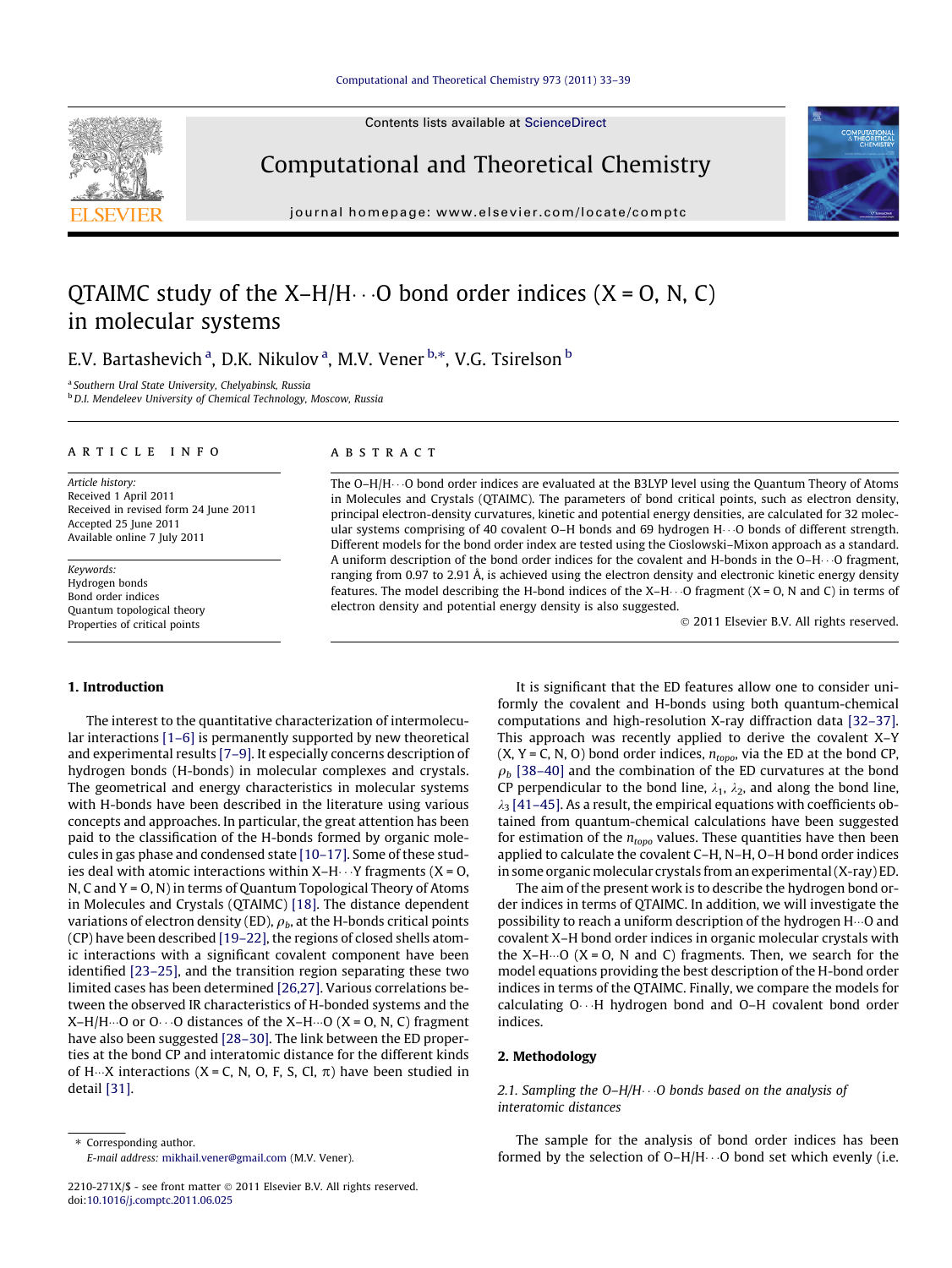without significant gaps) fill the range of interatomic distances from typical covalent and hydrogen bonds to weak intermolecular contacts in crystals. Using the Cambridge Structural Database CSD V5.30 [\[46,47\]](#page-6-0) we selected the set of compounds, which form the intermolecular bonds by means of two adjacent carboxyl groups or by these groups and the water molecules. It has generated a wide range of interatomic distances with a relatively small number of the crystallographic structures: N-oxides of 2-pyridine and 2-quinoline carboxylic acids, perfluoroadipinic, pyrazinetetracarboxylic and oxalic acid hydrates and 4-hydroxycoumarin. The shortest H---O distances are observed in monoanions of dicarboxylic acids, e.g. 4,5-dichlorohydrophthalate-ion (1.19 Å) and hydromaleat-ion (1.21 Å).

Agglomerates formed by the neighboring molecules in a crystal were considered. They exhibit hydrogen bonds of several types, in addition to the O–H $\cdots$ O bonds naturally formed. For example, 8% of H-bonds in the sample were N–H $\cdots$ O bonds, represented by interactions in the cyclic dimers with carbonyl-amide interaction of neighboring molecules in a crystal. That is typical for acetamide, 2,6-dioxo-1,2,3,6-tetrahydropyrimidine-4-carboxylic acid, etc. The C–H---O bonds (17% the sample) with the carbon atom mainly belonging to an aromatic or heteroaromatic ring were also included in consideration. The average interatomic distances for the observed C–H $\cdots$ O contacts in the crystals was 2.63 ± 0.23 Å, which is much more than the sum of the Van der Waals radii of oxygen and hydrogen atoms (1.72 Å according to the Bondi scale [\[48\]](#page-6-0)).

The one-third of all considered bonds was the covalent O–H bonds. Carboxylic groups have formed 33% of covalent bonds; water molecules gave 25% of such bonds, while the rest bonds were formed by the hydroxyl groups in the alcohol and phenol fragments of molecules.

It should be stressed that application of the QTAIMC for calculation of bonding characteristics without explicit account for forces acting on nuclei implies the equilibrium geometry of a system. However the molecular structures obtained by X-ray diffraction do not correspond to an equilibrium state unless atomic positions are fixed by symmetry. In general, these are time-averaged structures. Moreover, the geometry of three-dimensional ordered crystal structure is different from the equilibrium geometry of a fragment (cluster) taken from the same crystal. In particular, significant conformational and intermolecular bond-length changes are observed in the H-bonded molecular cluster at the equilibrium as compared with a crystal. For example, the equilibriumgeometry cluster consisting of six water molecules surrounding the oxalic acid molecule (Fig. 1) shows the average O–H bond



Fig. 1. O–H/H---O distances in oxalic acid dihydrate: X-ray diffraction data are given by red, B3LYP/6-31G(d,p) data are by blue. (For interpretation of the references to color in this figure legend, the reader is referred to the web version of this article.)

length elongation in the water molecules of 0.12 Å comparing with a crystal. The elongation of O–H bond in carboxylic acid group is relatively small (0.035 Å). In addition, the O atom of the carbonyl group forms different number of H-bonds in the cluster and crystal (Fig. 1).

Thus, the interatomic  $d_{\rm H\cdots O}$  distances obtained experimentally for molecular crystals and calculated for the isolated H-bonded systems at the equilibrium geometry, are different. It will lead to a difference in the corresponding  $\rho_b$  values. Taking that into account, we have considered those systems only which exhibit small change in the structural characteristics after extraction of the molecular cluster from a crystal.We have assumed that the probability of the interatomic distance deviation from its expectation va-

lue by amount larger than  $3S = \sqrt{\sum_i (\Delta d)_i^2/N}$  is nearly equal to zero. Here  $\Delta d_i$  =  $d_{O-H/H\cdots O} - d_{O-H/O\cdots H}^{CSD}$  and  $d_{O-H/O\cdots H}^{CSD}$  are interatomic distances for the structures taken from the Cambridge Structural Database, and N is the number of bonds in the sample. We have found that  $3S = 1.31$  Å for our sample. The bond elongations did not exceed this value (Fig. 2); the appearance of  $|\Delta d| > 3S$  values results from rearrangement of the system and changes of the set of interatomic contacts involved in the hydrogen bond. Therefore contacts with  $|\Delta d| > 3S$  have been discarded.

As a result, our sample used for determination of the bond order indices contained 109 covalent  $O-H$  and hydrogen  $H \cdots O$  bonds, with interatomic distances  $d_{O-H/H\cdots O}$  ranging from 0.97 to 2.91 A without significant gaps. The complete list of the compounds considered in this work is listed in Table S1.

#### 2.2. Computations

Computations of the wave functions and harmonic frequencies for compounds listed in Table S1 have been carried out by the Kohn–Sham method in the B3LYP/6-31+G(d,p) approximation. The software package Firefly, version 7.1.G [\[49\]](#page-6-0) has been used. It has already been demonstrated [\[50–54\]](#page-6-0) that the B3LYP functional provides a satisfactory description of the exchange and electron correlation both in the gas-phase H-bonded systems consisting of more than 20 atoms with  $2 \le Z \le 9$  and in molecular crystals. Also, the 6-31+G(d,p) basis set is suitable for the calculation of the structure and vibration frequencies of molecular systems with H-bonds [\[55,56\].](#page-6-0) The minimum-energy states of the molecular complexes have been confirmed by calculating the harmonic frequencies. Wave functions obtained have been used to perform the QTAIMC



**Fig. 2.** The distribution of the  $\Delta d$  values,  $\Delta d_i = d_{\text{O-H/H}\cdots\text{O}} - d_{\text{O-H/O}\cdots\text{H}}^{\text{CSD}}$ , where  $d_{\text{O-H/H}\cdots\text{O}}$ are interatomic distances computed using the B3LYP/6-31+G(d,p) approximation and  $d_{\text{O-H/O--H}}^{\text{CSD}}$  the corresponding distances taken from the Cambridge Structural Database.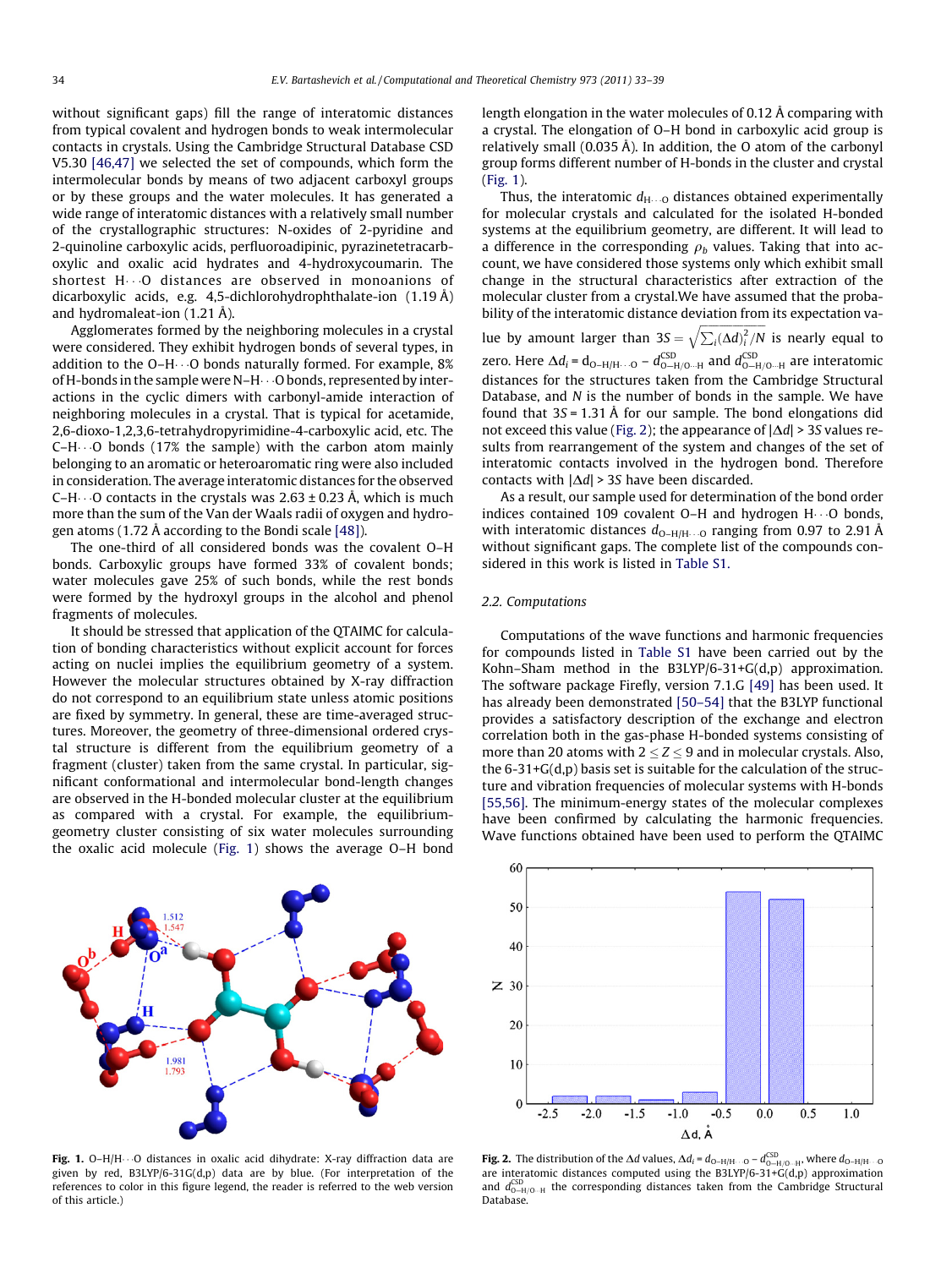analysis of the ED at the bond critical points of covalent and hydrogen bonds. The quantities  $\rho_b$ ,  $\nabla^2\rho_b$ ,  $\lambda_1$ ,  $\lambda_2$ ,  $\lambda_3$  as well as the densities of potential energy,  $v<sub>b</sub>$ , and kinetic energy,  $g<sub>e</sub>$ , of electrons have been calculated using the AIMPAC and AIMALL software [\[57,58\]](#page-6-0).

First, it is necessary to determine the quantitative expressions for H bond order indices. As a standard in the determination of a «quantum topological» bond order index,  $n_{topo}$ , we have used the Cioslowski–Mixon bond order values,  $n_{CM}$  [\[43\].](#page-6-0) In this method, the elements of the overlap matrix are computed for each atom A:

$$
\langle \phi_i | \phi_j \rangle_A = \int_{\Omega_A} \phi_i(\mathbf{r}) \phi_j(\mathbf{r}) d\mathbf{r}
$$

where  $\phi_i$  are the localized molecular orbitals determined from the principle of maximum electron occupancy. Integration is carried out over an atomic basin A,  $\Omega_A$ , restricted by the surface of a zeroflux ED gradient. This surface is determined by the condition  $\nabla \rho(\mathbf{r}) \cdot n$  = 0, where n is a unit vector which is normal to the surface. For the end atoms, the surface boundary was taken at  $\rho$  = 0.002 a.u. For a pair of atoms A and B, the products of corresponding diagonal elements of the overlap matrix are calculated and summed:

$$
n_{CM} = \sum_{k} n_k^2 < \phi_k | \phi_k > A < \phi_k | \phi_k > B. \tag{1}
$$

The electron populations of the orbitals,  $n_k$ , can be determined in different ways [\[59\]](#page-6-0). We took the overlap occupancy equal to two; that corresponds to the maximum electron population of bonding  $\sigma$ -MO.

To determine the QTAIMC bond order indices,  $n_{topo}$ , we followed the works [\[44–47\]:](#page-6-0)  $n_{CM}$  values have been approximated by  $n_{topo}$  $(\rho_b, \nabla^2 \rho_b,$   $\lambda_1,$   $\lambda_2,$   $\lambda_3,$   $v_b,$   $g_g$ ). The specific equations for  $n_{topo}$  are given and discussed below.

#### 3. Results and discussion

#### 3.1. The electron density at the H-bond critical points

For weak and intermediate H-bonds the bond critical points are characterized by the ED values of  $0.004 < \rho_b < 0.105$  a.u. and positive values of the Laplacian of ED. H-bonds in carboxylic acid dimer are characterized by relatively high values of  $\rho_b$  = 0.065 ± 0.020 a.u. On the contrary, the interaction of water protons with the carbonyl oxygen atom is characterized by  $\rho_b$  = 0.032 ± 0.010 a.u. The same range of  $\rho_b$  values is observed in the carbonyl-amide N–H $\cdots$ O interactions. The upper  $\rho_b$  boundary for C–H $\cdots$ O interactions is  $\rho_b$  = 0.020 a.u. Threshold value for the weakest interactions in the sample corresponds to C–H $\cdots$ O contact where  $\rho_b$  = 0.004 a.u. and  $d_{\rm H \cdots 0}$  = 2.91 Å.

Strong intramolecular O---H bonds exist in the monoanions of dicarboxylic acids, where the hydrogen atom binds a pair of oxygen atoms. Examples of such compounds from our sample are given in Fig. 3. The calculations show that the values of ED  $\rho_b$  = 0.180 ± 0.030 a.u. are observed for each such pair of O–H/ H $\cdots$ O bonds. In particular, the absolute difference in the  $\rho_b$  values for such bonds in 4,5-dichloro-phthalate anion is 0.001 a.u., and in the hydrogen maleate anion it is 0.028 a.u. The latter H-bond is very strong; it is characterized by the negative Laplacian values at the bond CP:  $-0.560 < \nabla^2 \rho_b < -0.310$  a. u. These H-bonds correspond to the short interatomic distances  $d_{O-H} \leq 1.23$  Å and exhibit the mean value  $\rho_b = 0.320 \pm 0.030$  a.u. Most of these bonds are commonly described as typical covalent O–H bonds [\[22,25\]](#page-6-0).

We note that covalent bonds in water molecules and hydroxylgroups are characterized by the value of  $\rho_b$  = 0.330 ± 0.010 a.u., O– H bonds of carboxyl groups in carboxylic acids exhibit lower values of  $\rho_b$  = 0.310 ± 0.040 a.u.; even lower values of  $\rho_b$  = 0.290 ± 0.010 a.u. are observed in CP of O–H bonds in strongly hydrated carboxyl groups. Thus our calculations reveal a regular decrease in the electron density at the critical points of covalent O–H bonds, the atoms of which are involved in intermolecular interactions.

# 3.2. Evaluation of the bond order indices for H-bonds using the quantum-topological characteristics

The calculated Cioslowski–Mixon bond order indices,  $n_{CM}$ , (1) are within the range of 0.38–0.51 for covalent O–H bonds of carboxyl groups. In cyclic dimers of carboxylic acids, the average  $n_{CM}$ value for O–H bonds exceeds that in the cases when the carboxyl group is hydrated. The O–H bond order indices in water molecules vary from 0.45 till 0.58, they are larger than the corresponding values in carboxylic groups. The hydrogen bond formation leads to the elongating of O–H bond and, respectively, to the decreasing of  $n_{CM}$ values. Therefore, the  $n_{CM}$  values of the covalent O–H bonds exhibit the characteristic ranges for different functional groups [\(Fig. 4](#page-3-0)a) and reflect the degree of a proton participation in hydrogen bonding: stronger a proton is involved to an intermolecular interaction, longer the covalent bond and lower the bond order index.

The majority of H $\cdots$ O bonds in the studied sample correspond to the interatomic distances of  $1.38 \le d_{\rm H_2 \cdots Q} \le 2.91$  Å and  $n_{\rm CM}$  < 0.20 ([Fig. 4b](#page-3-0)). Typically, the greatest distances 2.11 <  $d_{\rm H\cdots O}$  < 2.91 Å are observed for the  $C-H\cdots O$  bonds with the bond order indices  $0.014 < n<sub>CM</sub> < 0.073$ . It is interesting to note that the longest C– H $\cdots$ O bonds by no mean correspond to the lowest  $n_{\mathsf{CM}}$  index. For example, the lowest values of the bond order indices in the sample  $n_{CM\ (O-H\cdots O)}$  = 0.008 (2.45 A) and 0.012 (2.48 A) are met in the fragments, where a proton forms bifurcated H-bond with O atoms of the carbonyl group of the same molecule and O atoms of the functional groups of adjacent molecules.

On the other hand, the relatively short (less than 1.30 Å) hydrogen bonds, which take place in the dicarboxylic acids or their monoanions, where a proton is split between the oxygen atoms of adjacent carboxyl groups, show  $0.29 < n_{CM} < 0.31$ . Thus, studied array of  $n_{CM}$  values has two small gaps in the areas  $0.20 < n_{CM} < 0.28$ and 0.32 <  $n_{CM}$  < 0.35, resulting in the three intervals of bond order



Fig. 3. The H-bonds in the hydrogen maleate ion (a), hydrogen 4,5-dichloro-phthalate ion (b) and 7,8-dihydroxy-3-methyl-10-oxo-1H,10H-pyrano[4,3-b]chromene-9 carboxylic acid (c).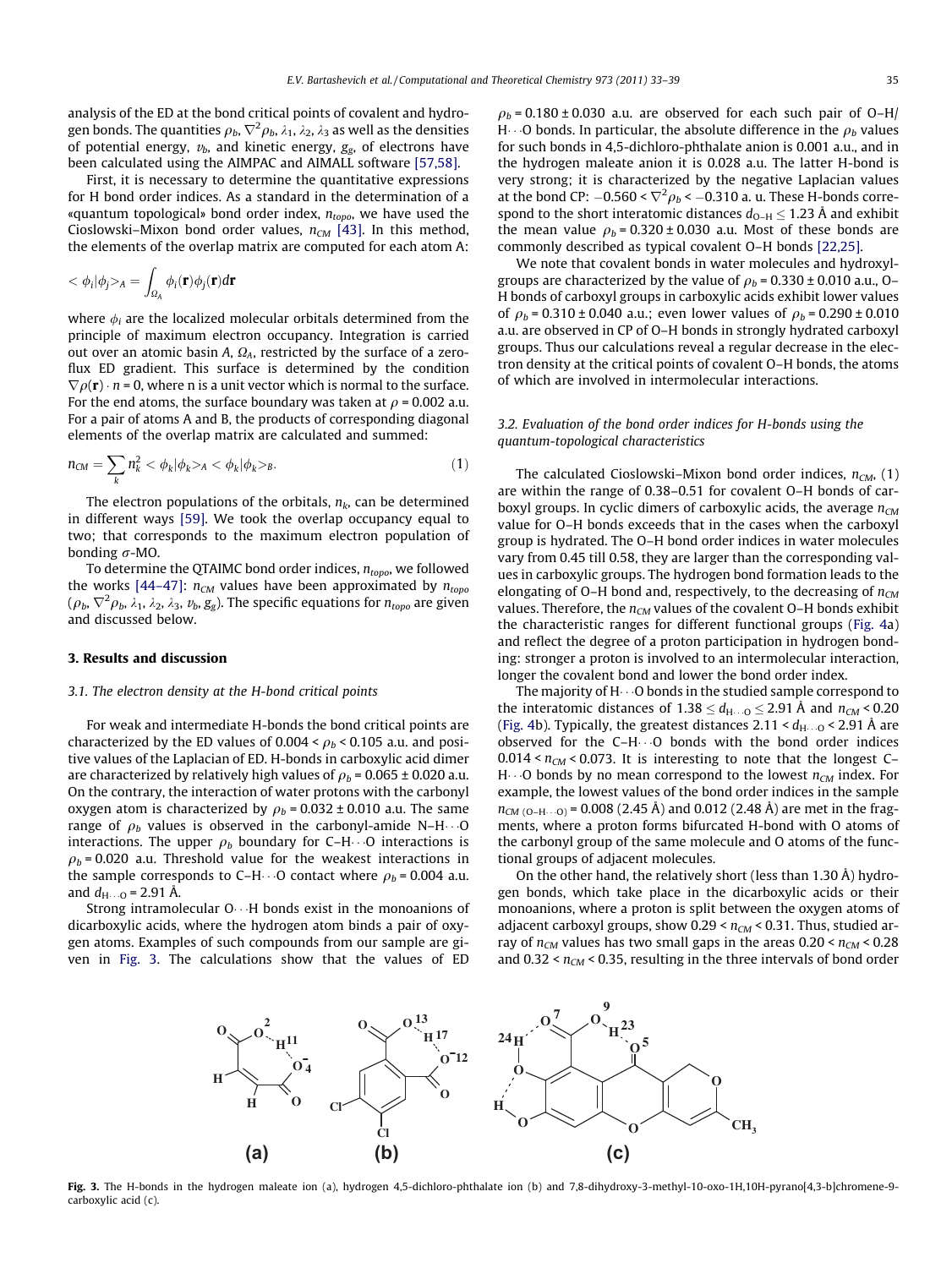<span id="page-3-0"></span>

**Fig. 4.** The bond-order indices  $n_{CM}$  versus the O–H/H $\cdot$  O interatomic distances,  $d_{\text{O-H/H}\cdots}$  (a) the O–H bonds for various functional groups in organic molecules: triangles show the covalent bonds in water, empty markers show bonds in carboxylic groups; (b) the X–H $\cdots$ O bonds with water O or H atoms participations as well as those in carboxylic acid cyclic dimers; (c) The whole set of the O–H $\cdots$ O (red), N–H---O (blue) and C–H---O (black) bonds studied in this work. (For interpretation of the references to color in this figure legend, the reader is referred to the web version of this article.)

indices. The  $n_{CM}$  values corresponding to the relevant interatomic distances are presented in Fig. 4c. The first interval characterizes the weak and moderate H-bonds, while the second one includes the strong H-bonds, and the third one describes the covalent bonds including those that are elongated as a result of intermolecular interactions. The areas of these intervals are point-depleted due to a relatively low probability of the stable configurations for the structures with bonds of intermediate character. Our methodology for sampling bonds which vary slightly because of the geometry optimization provides only a little expansion for existing gaps. The gaps are caused by fundamental inherent deficiency of bonds of intermediate character.

Searching for the ''quantum-topological'' bond order indices,  $n_{topo}$ , first of all, we tested Eq. (2), where only the features of the electron density at bond critical points are considered as the factors (the atomic units are used throughout this work):

$$
n_{topo,1} = a_0 + a_1 \rho_b + a_2(\lambda_1 + \lambda_2) + a_3 \lambda_3. \tag{2}
$$

The following physical interpretation can be given to this expression with regard to the hydrogen bonds:  $\rho_b$  and  $\lambda_3$  values characterize the strength and length of H-bonds, whereas the ED curvature parameters,  $\lambda_1$  and  $\lambda_2$ , perpendicular to the bond line, estimate the degree of contraction of the electron density to the bond path [\[26\].](#page-6-0)

The  $a_i$  parameters from Eq. (2) were found for both all  $O-H/$  $H \cdots$ O bond from the sample, as well as for the covalent and  $H$ bonds separately. We found that the covalent bond order indices,  $n_{\text{top0}}(O-H)$ , calculated by Eq. (2), reproduce the  $n_{CM}$  values well: the deviation distribution obeys the normal law, and the deviation values do not exceed  $\Delta$  = -0.017, where  $\Delta$  =  $n_{CM}$  -  $n_{top0,1}(O-H)$ . However, the term  $a_0$  in (2) appears to be small (<0.01) for Hbonds. Therefore we have put  $a_0 = 0$  and calculated the parameters of new equation:

$$
n_{topo,2} = a_1 \rho(r_b) + a_2(\lambda_1 + \lambda_2) + a_2 \lambda_3. \tag{3}
$$

The results are shown in Fig. 5. In this case, relatively small difference between "quantum-topological" H-bonds order and  $n_{CM}$ ([Table 1\)](#page-4-0) have also been observed, the largest of which was  $\Delta$  = -0.029, where  $\Delta$  =  $n_{CM}$  -  $n_{topo,2}(O\cdots H)$ . The error percentage is also small confirming a suitability of the model (3) for the description of H-bond order indices.

According to the [Table 1](#page-4-0), different types of H-bonds, such as O–  $H \cdots$ O, N–H $\cdots$ O and C–H $\cdots$ O, have the  $n_{topo}$  values comparable to those for the  $O-H \cdots O$  bonds only. On the one hand, this may be considered as a sign of universality of Eq. (3). On the other hand, it may result from a limited set of the  $N-H\cdots O$  and  $C-H\cdots O$  bonds presented in the sample. More reliable conclusions would require the analysis of larger amount of stronger N–H---O hydrogen bonds.



Fig. 5. The bond-order indices  $n_{topo,2}$ , Eq. (3), versus  $n_{CM}$  values for the whole sample of  $O-H/O \cdots H$  bonds.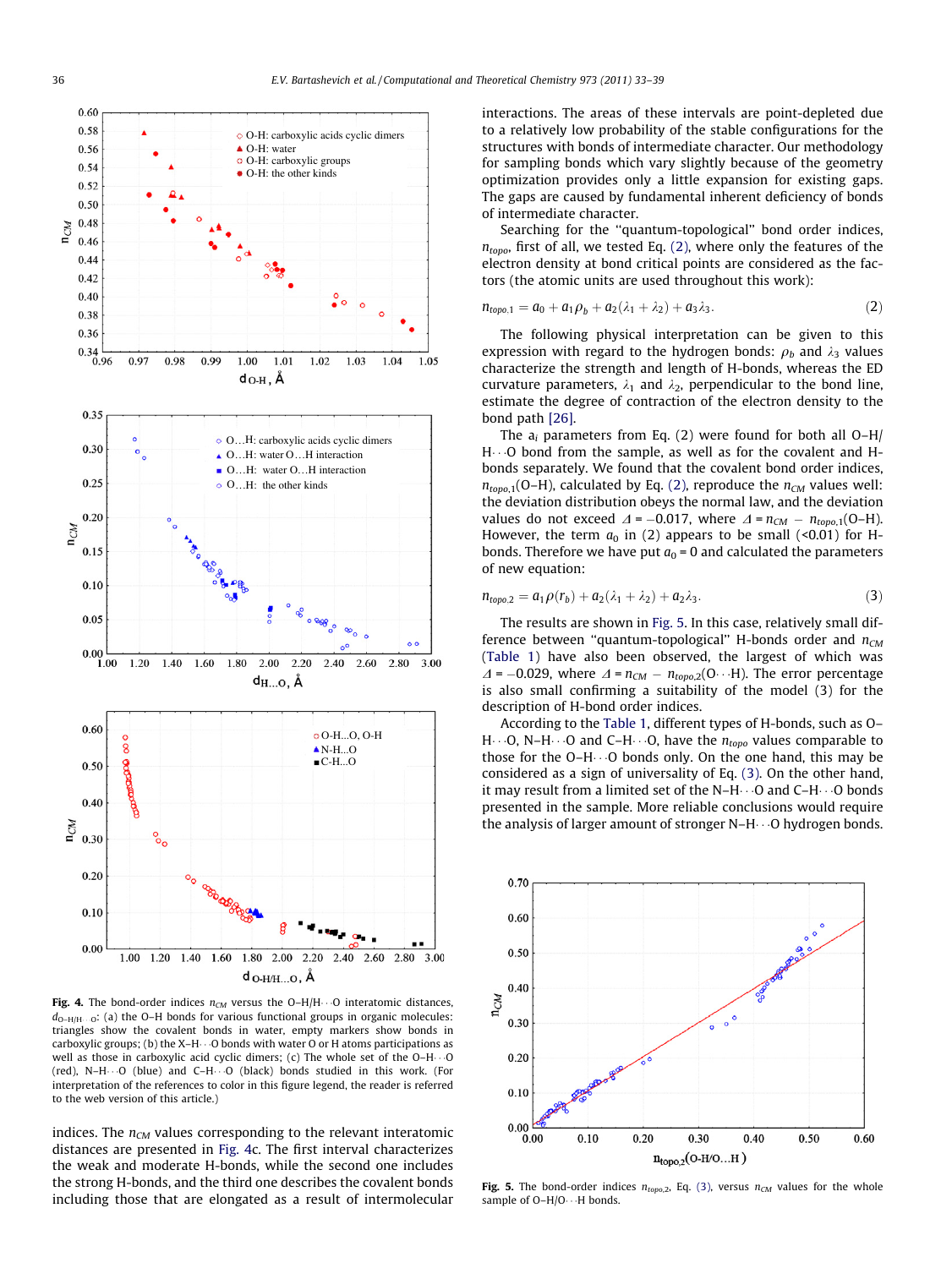#### <span id="page-4-0"></span>Table 1

Summary of the bond-order model parameters. All values are given in the atomic units.

| Bond (bonds number)                                                                                                                 | a <sub>1</sub> | a <sub>2</sub> | aз      | $a_0$ |  |
|-------------------------------------------------------------------------------------------------------------------------------------|----------------|----------------|---------|-------|--|
| Model (3) $n_{tomo,2} = a_1 \rho(r_b) + a_2(\lambda_1 + \lambda_2) + a_3 \lambda_3 + a_0$                                           |                |                |         |       |  |
| $O-H(40)$                                                                                                                           | 5.27           | 0.11           | $-0.59$ | 0.0   |  |
| $O-H/H \cdots O(109)$                                                                                                               | 3.32           | 0.14           | $-0.10$ | 0.0   |  |
| $O-H \cdots O(42)$                                                                                                                  | 3.45           | 0.23           | $-0.05$ | 0.0   |  |
| $O-H \cdots O/N-H \cdots O/C-H \cdots O$ (69)                                                                                       | 5.29           | 0.36           | $-0.25$ | 0.0   |  |
| Model (4) $n_{topo} = a_1 \rho_b + a_2 (\lambda_1 + \lambda_2) + a_3 g_b$<br>$O-H/H \cdots O(109)$<br>8.24<br>0.55<br>$-518$<br>0.0 |                |                |         |       |  |
| Model (5) $n_{topo_v} = a_1 \rho_b + a_2 v_b + a_0$<br>$H \cdot \cdot 0$ (69)                                                       | 2.62           | 0.64           | 0.0     | 0.015 |  |

The number of these bonds, available for analysis, is however very limited (see [\[59\]\)](#page-6-0).

An attempt to describe both H---O and O–H bonds by the same Eq. (3) showed that this model demonstrates a significant deviation of calculated values  $n_{topo,2}$  for strong hydrogen bonds in monoanions of dicarboxylic acids. There is a significant deviation of the points at the middle of the range below the straight line corresponding to Eq. (3) – see [Fig. 5](#page-3-0). The overestimation of the bond order indices for strong hydrogen bonds makes them quantitatively indistinguishable from ones for covalent bonds. This complicates the prediction of bond order values. Moreover, it is clear that the linear model (2) provides the correct bond order indices separately for covalent or H-bonds. The comparison of the parameters for different bond types with data presented in [Fig. 5](#page-3-0) leads us to the conclusion that the model (3) is not applicable for simultaneous consideration of covalent and H-bonds.

# 3.3. Models for the quantum topological bond order indices of H-bonds based on the kinetic and potential energy densities

To minimize the deficiency noted for monoanions of dicarboxylic acid and preserve the relevance of all factors describing the bond order indices for the different ranges of values, we have modified the model and considered different combinations of pairs and triples of such factors as electron density,  $\rho_b$ , Laplacian of electron density,  $\nabla^2\rho_{b}$ , electron density curvatures,  $\lambda_1$ ,  $\lambda_2$  and  $\lambda_3$ , as well as kinetic,  $g_b$ , potential,  $v_b$ , electronic energy density at a bond critical point. The entire range of O–H/H---O interatomic distances has been taken into consideration. As a result, the new equation:

$$
n_{topo\_g} = a_1 \rho_b + a_2(\lambda_1 + \lambda_2) + a_3 g_b \tag{4}
$$

has been found: it provides the QTAIMC bond order indices that correlate well with the Cioslowski-Mixon  $n_{CM}$  values. The kinetic energy density of electrons in Eq. (4) is  $g_b(\mathbf{r}) = \frac{1}{2} \sum_i \nabla \phi_i(\mathbf{r}) \cdot \nabla \phi_i(\mathbf{r})$ . The parameters of model (4) have been obtained for the range of interatomic distances of 0.97 <  $d_{\text{O-H/H}\cdots\text{O}}$  < 2.91 A without significant deviations for the strong H-bonds, which had previously been observed in monoanions of dicarboxylic acids. The correlation coefficients and the deviation range (Table 2), represented by its extreme values,  $\Delta_{\text{max}}$ , show that the model (4) is highly competitive with (3). The model enables us to evaluate the bond order indices for intermediate covalent and hydrogen O–H/H---O bonds. [Fig. 6](#page-5-0) shows the correlation between  $n_{topo\_g}(4)$  and  $n_{CM}$  values for the entire considered range of O–H/H $\cdots$ O bonds.

Extrapolation of the relationship (4) to the adjacent ranges of bond order indices does not make the quality of the model worse. Therefore, we can conclude that an accurate uniform description of QTAIMC bond order indices for covalent and hydrogen O–H/H $\cdots$ O bond type is feasible. We can speculate that the corresponding model can be considered as a universal one in a wide range of interatomic distances.

| Table 2 |  |
|---------|--|
|         |  |

Summary of the statistics of the bond-order models.

| Bond (the bond<br>number)                                                                                             | R                                | Deviation range,<br>max $\Delta$ /min $\Delta$                       | $A^2 = \Sigma$<br>$(pred - obs)^2$ |
|-----------------------------------------------------------------------------------------------------------------------|----------------------------------|----------------------------------------------------------------------|------------------------------------|
| Model (3)<br>$O-H(40)$<br>$O-H/H \cdots O(109)$<br>$O-H \cdots O(42)$<br>$O-H \cdots O/N-H \cdots O/C-H \cdots O(69)$ | 0.994<br>0.994<br>0.993<br>0.991 | $0.010/-0.017$<br>$0.055/-0.054$<br>$0.010/-0.021$<br>$0.013/-0.029$ | 0.001<br>0.041<br>0.003<br>0.006   |
| Model (4)<br>$O-H/H \cdots O(109)$<br>Model (5)                                                                       | 0.998                            | $0.033/-0.024$                                                       | 0.009                              |
| $H \cdot \cdot 0$ (69)                                                                                                | 0.991                            | $0.015/-0.023$                                                       | 0.006                              |

We have also tested the model relating the bond order indices for H-bonds with potential energy density,  $v<sub>b</sub>$ , which becomes more negative with increasing the bond strength. At the equilibrium geometry

$$
v_b(\mathbf{r}) = -\sum_a \rho(\mathbf{r}) \frac{Z_a}{\mathbf{r} - \mathbf{R}_a} + \int \frac{\Gamma(\mathbf{r}, \mathbf{r}')}{\mathbf{r} - \mathbf{r}'} d\mathbf{r}' + V_n(\mathbf{r})
$$

where  $\Gamma(\mathbf{r}, \mathbf{r}_1)$  is two-electron density matrix, calculated with MO  $\phi_i$ , where  $Z_a$  is an nuclear a charge;  $V_n$  stands for the nuclear–nuclear repulsion energy density. We have found that the relationship

$$
n_{topo-v} = a_0 + a_1 \rho_b + a_2 v_b \tag{5}
$$

is suitable for determination of  $H_0\cdot O$  bond orders: the correlation coefficient between  $n_{CM}$  values and  $n_{topo\_v}$ (H $\cdots$ O) is 0.991 [\(Fig. 7\)](#page-5-0). The number of factors in Eq. (5) is reduced with Eq. (4). Good accuracy of fitting was reached: the deviation  $\Delta_3 = n_{CM}-n_{topo_v}(H\cdots O)$ does not exceed  $-0.023$ . This indicates that the model (5) is preferential in comparison with the models (2), (3) and (4).

According to (5), the bond order index of the hydrogen bonds increases when  $\rho_b$  increases and  $v_b$  decreases. Note that with  $v_b$ decreasing,  $n_{topo\_v}$  of weak H-bond ( $d_{\rm O\cdots H}$  > 1.72 A) increases more rapidly than  $n_{topo_v}$  of relatively strong H-bonds. Very weak hydrogen bonds are characterized by small negative values  $v<sub>b</sub>$ , which are very close to zero.

Thus, potential energy density at the critical point of H-bond,  $v<sub>b</sub>$ , serves as an important factor in estimating  $H_1 \cdot G_1$  bond order indices. Because  $v_b$  is sometimes used to estimate  $H_1 \cdot Q_1$  bond energy [\[60\],](#page-6-0) we will discuss this point below.

#### 4. Discussion

Comparing the models (3), (4) and (5), we can stress the deficiencies and advantages for each of them. Eq. (3) with separately fitted parameters for covalent and H-bonds yields reasonable  $n_{CM}$ description,  $R = 0.994$  and 0.991, respectively (Table 2). Model (4) does not have such shortcoming as it does not require correction of the parameters used for calculating of covalent and H-bond order indices,  $R = 0.998$ . Model (5) includes only two factors however it is applicable to the H-bonds only,  $R = 0.991$ .

It is worth to stress that Eq. [\(3\)](#page-3-0) includes experimental observable quantities, namely, the curvatures of the electron density and the electron density itself, all evaluated at the BCP. This is quite significant because in this case the bond-order indices can be determined immediately from the experimental (X-ray) density. The other equations are also important and interesting of course, but they correlate quantities only accessible through quantum mechanical calculations or ask for additional approximations.

Comparing the H-bond dissociation energy and  $v_{b}$ (d<sub>O-H)</sub> dependence, Espinosa et al. [\[60\]](#page-6-0) have revealed the correlation between hydrogen bond energy,  $E_{\text{H-bond}}$ , and electronic potential energy at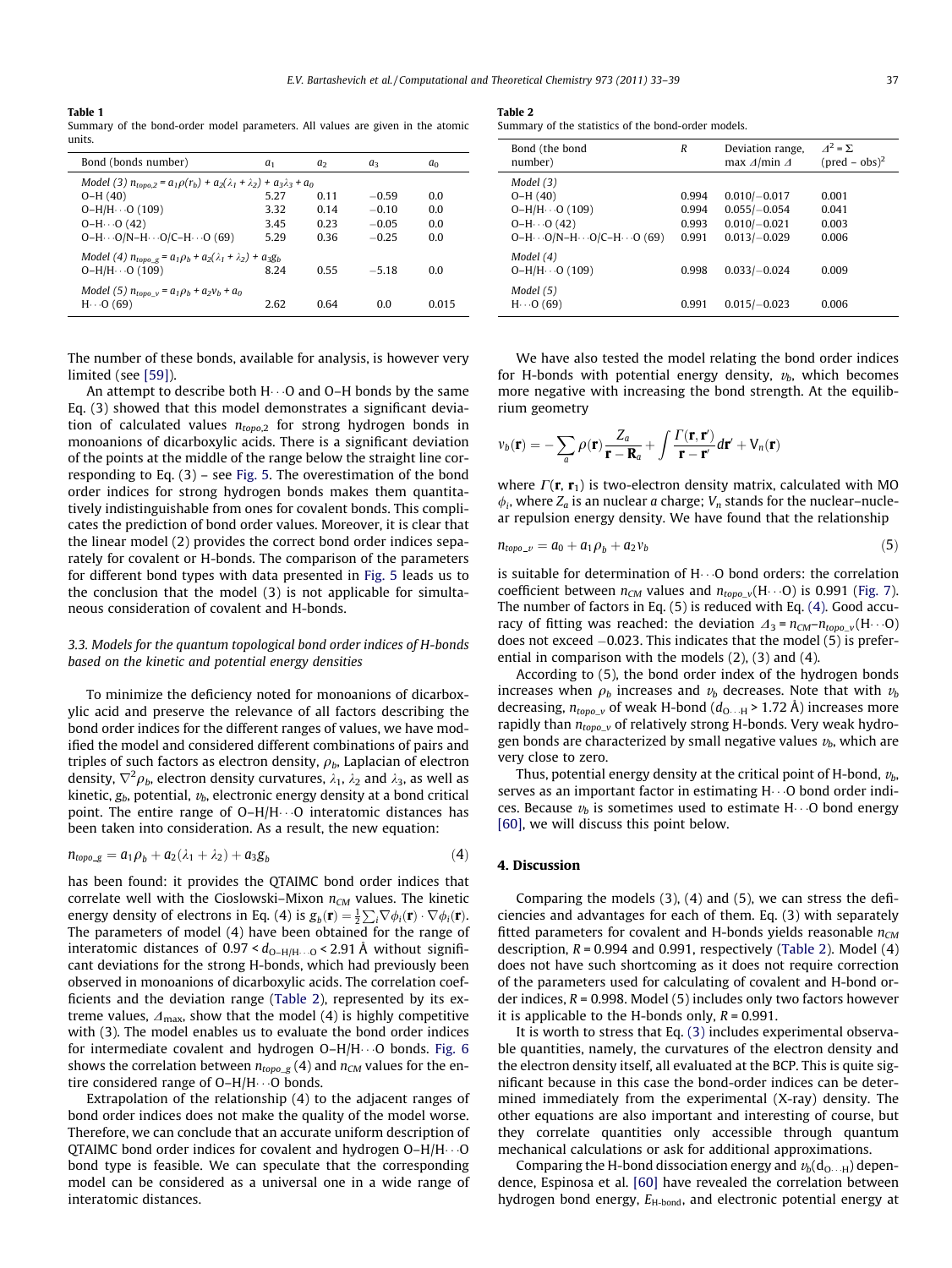<span id="page-5-0"></span>the bond CP,  $v_b$ :  $E_{\text{H-bond}} = -\frac{1}{2}v_b$  (in the atomic units). This relationship has been used to estimate the H-bond energies in the gasphase systems and molecular crystals [\[61–64\].](#page-6-0) The present study deals with mostly moderate or weak H-bonds (see Table S1) and their average H-bond energy according to Espinosa is  $\sim$ 12 kcal/ mol. However the estimation of  $E_{\text{H-bond}}$  for strong H-bonded systems with a charged O $\cdots$ H $\cdots$ O fragment (maleate anion, H $_5$ O $_2^+$ , etc.) would results in too large values achieving 90 kcal/mol. Thus, the Espinosa equation [\[60\]](#page-6-0) is not suitable to estimate the energy of strong H-bonds in the gas-phase systems. In our opinion, this equation is applicable for the gas-phase systems with moderate and weak H-bonds ( $D_{\rm O\cdots H}$  > 1.6 A). This conclusion is supported by comparison with the energies evaluated by the alternative methods, e.g. see [\[39\].](#page-6-0)

We have found that consideration of the wider range of interatomic distances (Fig. 8) reveals the non-linear behavior of  $v<sub>b</sub>$  as function of  $d_{\rm O\dots H}$ . Neglecting this nonlinearity for short H-bonds, as well as linear [\[61\]](#page-6-0) extrapolation to the bonds of other types, with unknown ranges of linear behavior, will lead to the incorrect energy characteristics. This conclusion, in particular, confirms the results of [\[65\]](#page-6-0).

Note, that the explicit account for electron correlation in X–H/ H---X bonds using MP2 method leads to the changes in ED and Laplacian of the ED at the bond critical point by 0.004 and 0.04



Fig. 6. The bond-order indices  $n_{topo\_g}$ , Eq. [\(4\)](#page-4-0), versus  $n_{CM}$  values for the whole sample of O–H/O $\cdots$ H bonds.



Fig. 7. The bond-order indices  $n_{topo_v}$ , Eq. [\(5\)](#page-4-0), versus  $n_{CM}$  values for the whole sample of O–H/O $\cdots$ H bonds.



Fig. 8. Interdependence of the densities of the potential energy values  $v_b$  (a.u.), bond orders ( $n_{CM}$ ) and O–H/O $\cdots$ H interatomic distances ( $d_{O-H/H\cdots O}$ , Å).

a.u., correspondingly [\[66\]](#page-6-0). Therefore our results do not need to be corrected for electron correlation using empirical method of the DFT-D type [\[67,68\]](#page-6-0).

To put our results to the perspective, we note that the bond order index is connected to the delocalization index [\[69–72\]](#page-6-0) measuring the number of pairs shared between any two atoms in a molecule [\[73\].](#page-6-0) It can also be related to the bond energies as suggested in [\[74,75\]](#page-6-0). Therefore, the further exploration of these dependencies might be useful for the properties prediction. It is also important that the model parameters derived in this study can be directly applied to estimate the H-bond order indices in crystals using experimental electron density, because structural modifications do not change the exponential relation between  $\rho_b$ and  $d_{\text{H--O}}$ . The work in this direction is now in progress in our group.

# 5. Summary

We have demonstrated that the parametric model relating the bond order indices with the properties of electron density at the bond critical point, such as  $\rho_b$ ,  $\lambda_1$ ,  $\lambda_2$  and  $\lambda_3$  can be applied for the description of hydrogen bonds. The parameters of the model which give a satisfactory description of the bond order indices for both H-bonds and the O–H covalent bonds have been found as well.

The new models describing good quality H-bond order indices in molecular clusters and crystals in terms of quantum topological characteristics  $\rho_b (\lambda_1 + \lambda_2)$  and  $g_b$  (Eq. [\(4\)](#page-4-0)) or  $\rho_b$  and  $v_b$  (Eq. [\(5\)\)](#page-4-0) have been suggested. Applicability of these models for the description of weak H-bonds in N–H $\cdots$ O and C–H $\cdots$ O fragments has also been demonstrated. The uniform description of the X–H and  $H \cdot \cdot \cdot O$ bonds forming the  $X-H \cdots O$  fragment, with  $X = O$ , N, C, has been achieved.

#### Acknowledgements

This study was supported by the Russian Foundation for Basic Research (Grants 10-03-00611 and 11-03-00583). We thank Dr. S. Gorfman for his help during the preparation of manuscript.

# Appendix A. Supplementary material

Supplementary data associated with this article can be found, in the online version, at [doi:10.1016/j.comptc.2011.06.025.](http://dx.doi.org/10.1016/j.comptc.2011.06.025)